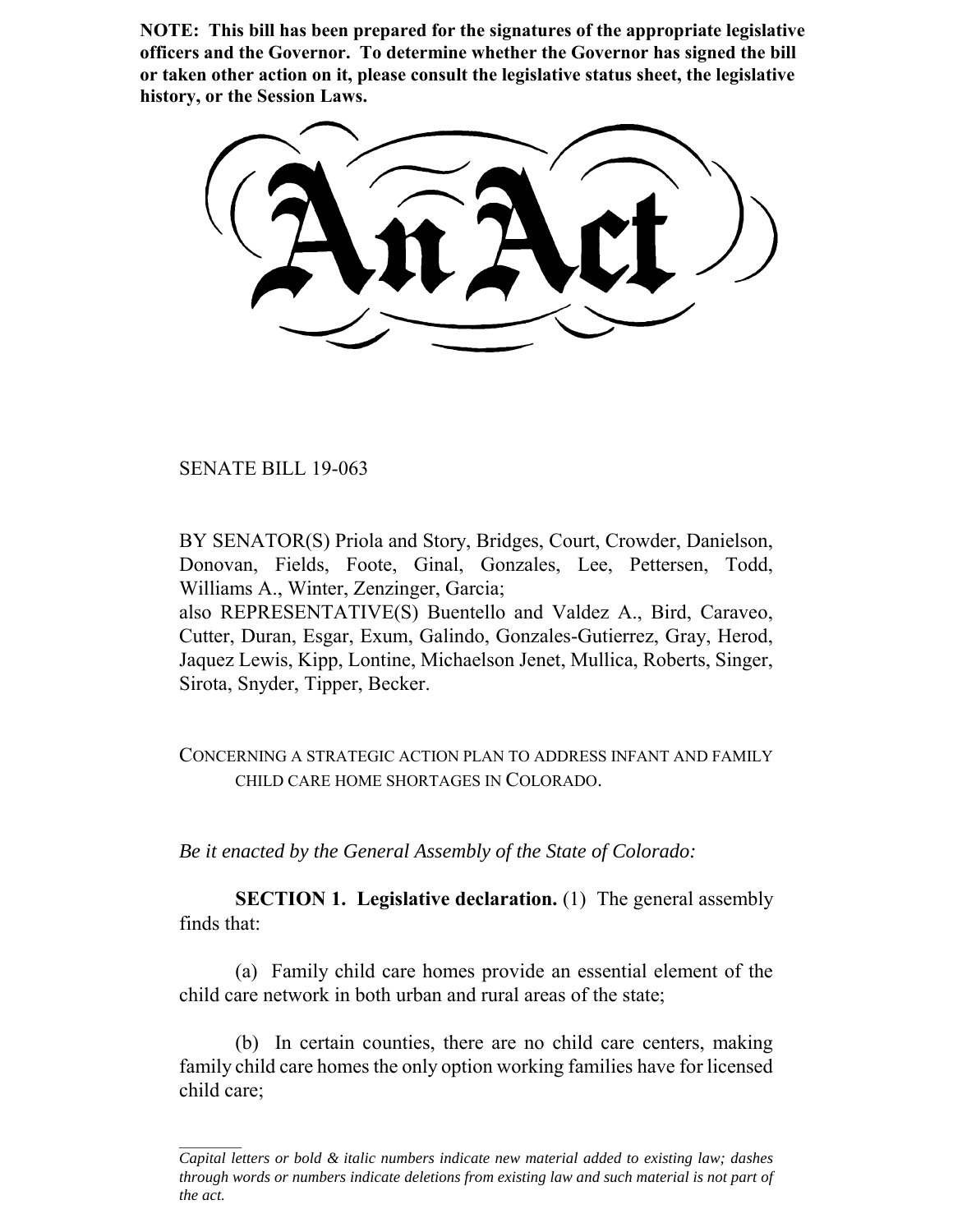(c) Eighty-nine percent of child care businesses in the nation are owned by women, making the viability of child care businesses an important component of the state's economic success;

(d) Many parents prefer family child care homes, where children experience a home-like environment conducive to healthy and safe development;

(e) The state has a shortage of licensed, safe, and affordable child care options, and there is a growing need for child care facilities due to the increase in working parents;

(f) Since 2010, the state has experienced a decline of one thousand five hundred eighty-two family child care homes, at an average of approximately two hundred family child care homes closing each year; and

(g) Because infant child care is more often provided in family child care homes than in child care centers, the decline of family child care homes has resulted in over seven thousand three hundred fewer infant slots in the state in 2018 than in 2010.

(2) The general assembly declares, therefore, that it is necessary that the state department, in consultation with the early childhood leadership commission, study the decline of family child care homes and available infant child care in the state to identify the reasons for these shortages and to recommend strategies for improving the recruitment and retention of family child care homes and available infant child care throughout the state.

**SECTION 2.** In Colorado Revised Statutes, **add** part 2 to article 6.2 of title 26 as follows:

## PART 2 INFANT AND FAMILY CHILD CARE STRATEGIC ACTION PLAN

**26-6.2-201. Family child care homes strategic action plan creation - definitions.** (1) THE STATE DEPARTMENT AND THE COMMISSION SHALL CREATE A STRATEGIC ACTION PLAN TO ADDRESS THE DECLINE OF FAMILY CHILD CARE HOMES AND AVAILABLE INFANT CHILD CARE

## PAGE 2-SENATE BILL 19-063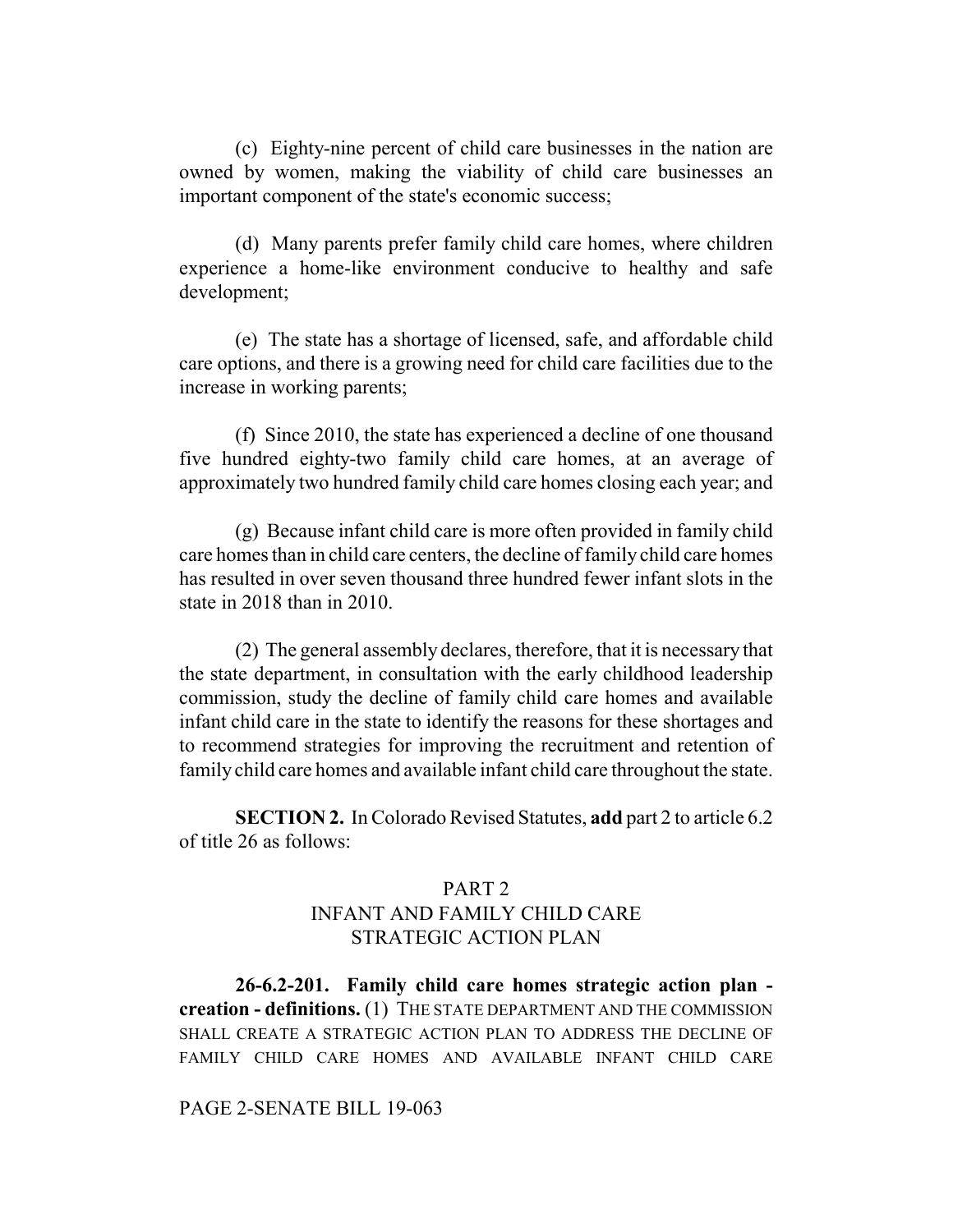THROUGHOUT THE STATE.

(2) AS USED IN THIS PART 2, UNLESS THE CONTEXT OTHERWISE REQUIRES:

(a) "CHILD CARE CENTER" HAS THE SAME MEANING AS SET FORTH IN SECTION 26-6-102 (5).

(b) "EXEMPT FAMILY CHILD CARE HOME PROVIDER" HAS THE SAME MEANING AS SET FORTH IN SECTION 26-6-102 (12).

(c) "FAMILY CHILD CARE HOME" HAS THE SAME MEANING AS SET FORTH IN SECTION 26-6-102 (13).

**26-6.2-202. Strategic action plan - requirements.** (1) THE STRATEGIC ACTION PLAN CREATED IN SECTION 26-6.2-201 MUST INCLUDE, AT A MINIMUM:

(a) STATE-SPECIFIC RESEARCH CONCERNING THE LACK OF LICENSED FAMILY CHILD CARE HOMES, EXEMPT FAMILY CHILD CARE HOME PROVIDERS, AND AVAILABLE LICENSED INFANT CHILD CARE AND THE EFFECT IT HAS ON FAMILIES AND INFANTS;

(b) OBSTACLES TO OBTAINING AND RETAINING A FAMILY CHILD CARE HOME LICENSE AND RECOMMENDED STRATEGIES TO REDUCE THESE OBSTACLES;

(c) RESEARCH REGARDING THE REASONS WHY PROVIDERS STOP OPERATING LICENSED FAMILY CHILD CARE HOMES AND RECOMMENDED STRATEGIES TO ADDRESS THESE REASONS;

(d) RESEARCH REGARDING THE REASONS WHY LICENSED FAMILY CHILD CARE HOMES AND LICENSED CHILD CARE CENTERS DO NOT PROVIDE INFANT CHILD CARE AND RECOMMENDED STRATEGIES TO ADDRESS THESE REASONS;

(e) INFORMATION CONCERNING STATE AND LOCAL BUILDING, ZONING, LAND USE, BUSINESS LICENSING, AND PROPERTY TAX LAWS OR POLICIES THAT CREATE POSITIVE OR NEGATIVE CONDITIONS FOR OPERATING LICENSED FAMILY CHILD CARE HOMES OR PROVIDING INFANT CHILD CARE,

## PAGE 3-SENATE BILL 19-063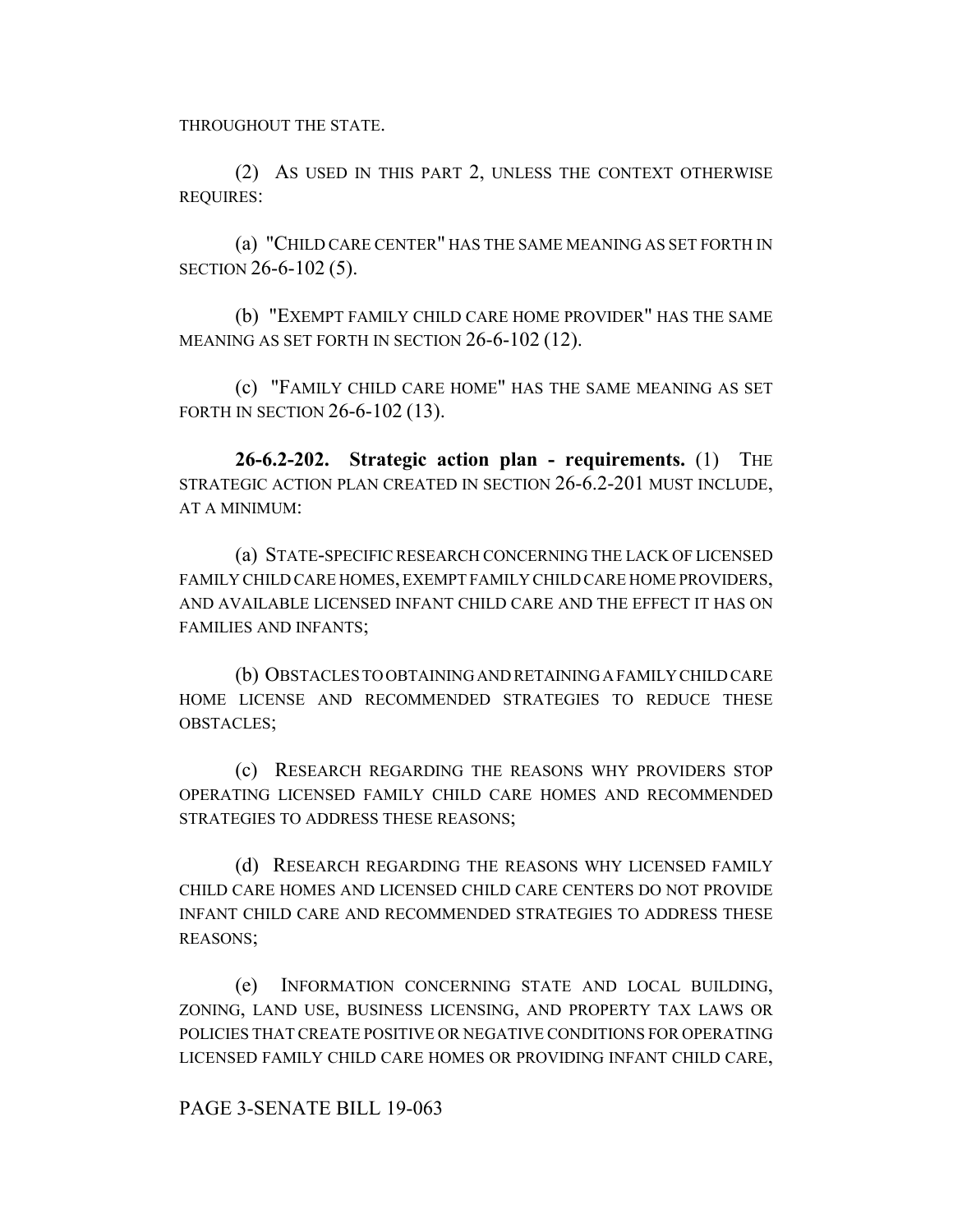AND RECOMMENDED LAWS OR POLICIES FOR STATE AND LOCAL JURISDICTIONS THAT WOULD IMPROVE CONDITIONS FOR OPERATING LICENSED FAMILY CHILD CARE HOMES OR PROVIDING INFANT CHILD CARE;

(f) THE EXTENT TO WHICH STATE CHILD CARE LICENSING REQUIREMENTS, INCLUDING EXEMPTIONS FROM LICENSING AND EXEMPT FAMILY CHILD CARE HOME PROVIDERS, QUALITY IMPROVEMENT INITIATIVES, AND THE COLORADO CHILD CARE ASSISTANCE PROGRAM PROVIDE HEALTHY, SAFE, AND HIGH-QUALITY LICENSED CHILD CARE FACILITIES WHILE ALSO PROMOTING AVAILABLE AND AFFORDABLE FAMILY CHILD CARE HOMES AND INFANT CHILD CARE;

(g) THE EXTENT TO WHICH PUBLIC INVESTMENTS IN CHILD CARE CREATE ADEQUATE INCENTIVES FOR OPERATING LICENSED FAMILY CHILD CARE HOMES OR PROVIDING INFANT CHILD CARE;

(h) A LIST OF AVAILABLE FINANCIAL RESOURCES AND GAPS IN AVAILABLE RESOURCES, TRAINING, AND TECHNICAL ASSISTANCE THAT WOULD ASSIST POTENTIAL FAMILY CHILD CARE HOME PROVIDERS IN BECOMING LICENSED AND STAYING IN BUSINESS;

(i) AN EXAMINATION OF AVAILABLE FINANCIAL RESOURCES, TRAINING, AND TECHNICAL ASSISTANCE THAT MAY BE AVAILABLE TO ASSIST POTENTIAL FAMILY CHILD CARE HOME PROVIDERS IN BECOMING LICENSED AND STAYING IN BUSINESS;

(j) THE ANTICIPATED COSTS ASSOCIATED WITH IMPLEMENTING THE RECOMMENDATIONS IN THE STRATEGIC ACTION PLAN; AND

(k) RECOMMENDATIONS THAT DO NOT REQUIRE ADDITIONAL RESOURCES.

(2) THE STATE DEPARTMENT, IN PREPARING THE STRATEGIC ACTION PLAN, MUST CONSULT WITH, TO THE EXTENT PRACTICABLE:

(a) FAMILY CHILD CARE HOME PROVIDERS AND ORGANIZATIONS REPRESENTING THEM;

(b) CHILD CARE CENTERS AND ORGANIZATIONS REPRESENTING THEM;

PAGE 4-SENATE BILL 19-063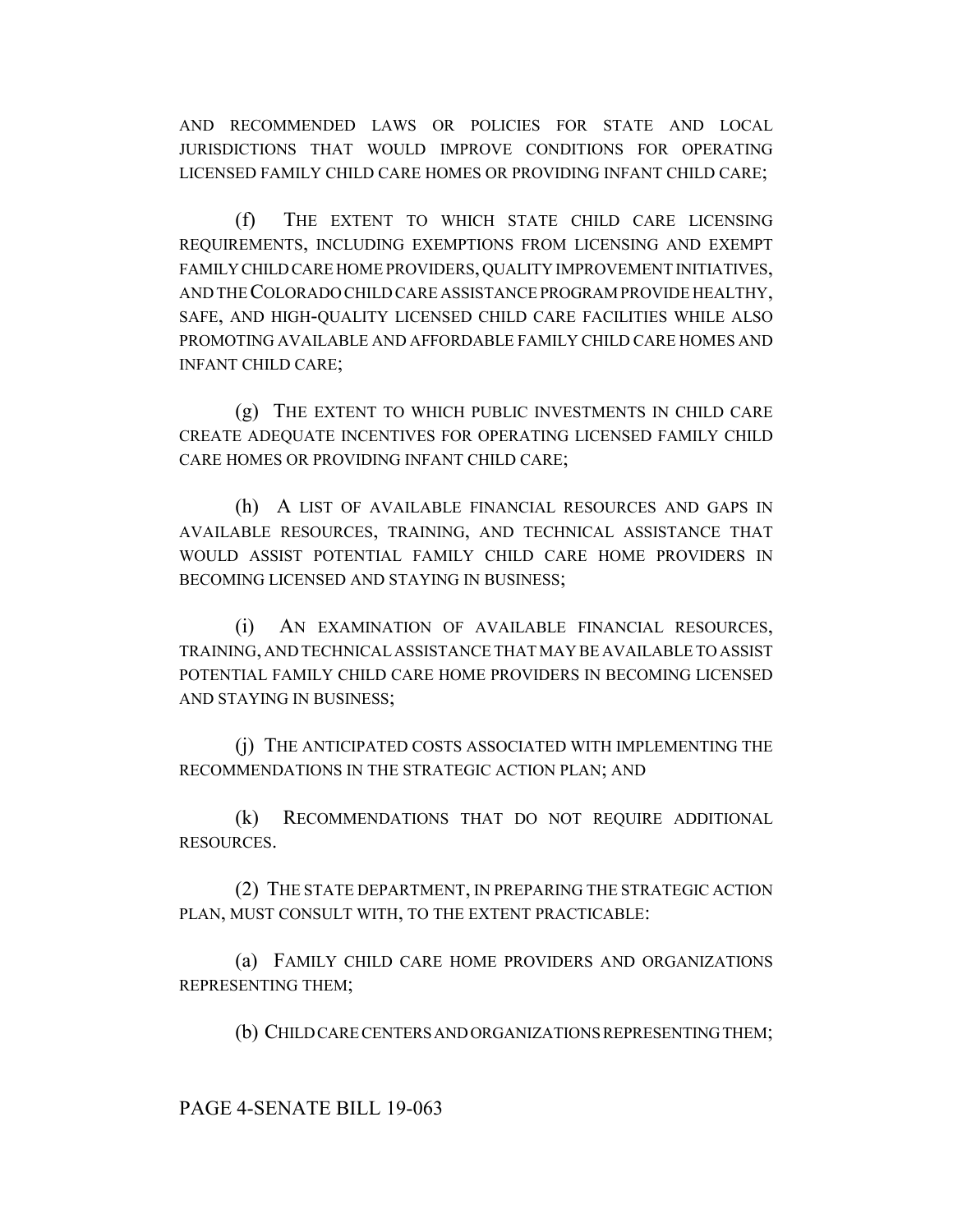(c) EARLY CHILDHOOD EDUCATORS AND ORGANIZATIONS REPRESENTING THEM;

(d) COUNTY DEPARTMENTS OF HUMAN OR SOCIAL SERVICES;

(e) COUNTIES AND MUNICIPALITIES;

(f) BUILDING, PLANNING, AND ZONING PROFESSIONALS AND ORGANIZATIONS REPRESENTING THEM;

(g) EARLY CHILDHOOD COUNCILS AND ORGANIZATIONS REPRESENTING THEM;

(h) BUSINESS AND ECONOMIC DEVELOPMENT ORGANIZATIONS;

(i) EARLY CHILDHOOD ADVOCACY AND POLICY ORGANIZATIONS AT THE STATE OR NATIONAL LEVEL WITH EXPERTISE ON STRATEGIES TO INCREASE AVAILABLE AND AFFORDABLE FAMILY CHILD CARE HOMES AND INFANT CHILD CARE;

(j) PARENTS OF INFANTS AND ORGANIZATIONS THAT REPRESENT THEM; AND

(k) ANY OTHER INTERESTED PERSONS OR ORGANIZATIONS.

(3) TO THE EXTENT PRACTICABLE, THE STATE DEPARTMENT MUST IDENTIFY RECOMMENDATIONS THAT HAVE SUPPORT AMONG THE PARTIES LISTED IN SUBSECTION (2) OF THIS SECTION. THE STATE DEPARTMENT MUST INDICATE THE EXTENT OF SUPPORT FOR RECOMMENDATIONS AMONG THE PARTIES LISTED IN SUBSECTION (2) OF THIS SECTION WITHIN THE STRATEGIC ACTION PLAN.

**26-6.2-203. Report.** ON OR BEFORE DECEMBER 1, 2019, THE STATE DEPARTMENT SHALL SUBMIT THE STRATEGIC ACTION PLAN TO THE COMMISSION, THE STATE BOARD OF HUMAN SERVICES, THE JOINT BUDGET COMMITTEE, THE HEALTH AND HUMAN SERVICES AND EDUCATION COMMITTEES OF THE SENATE OR ANY SUCCESSOR COMMITTEES, AND THE PUBLIC HEALTH CARE AND HUMAN SERVICES AND EDUCATION COMMITTEES OF THE HOUSE OF REPRESENTATIVES OR ANY SUCCESSOR COMMITTEES. THE STATE DEPARTMENT SHALL POST THE COMPLETED STRATEGIC ACTION PLAN

PAGE 5-SENATE BILL 19-063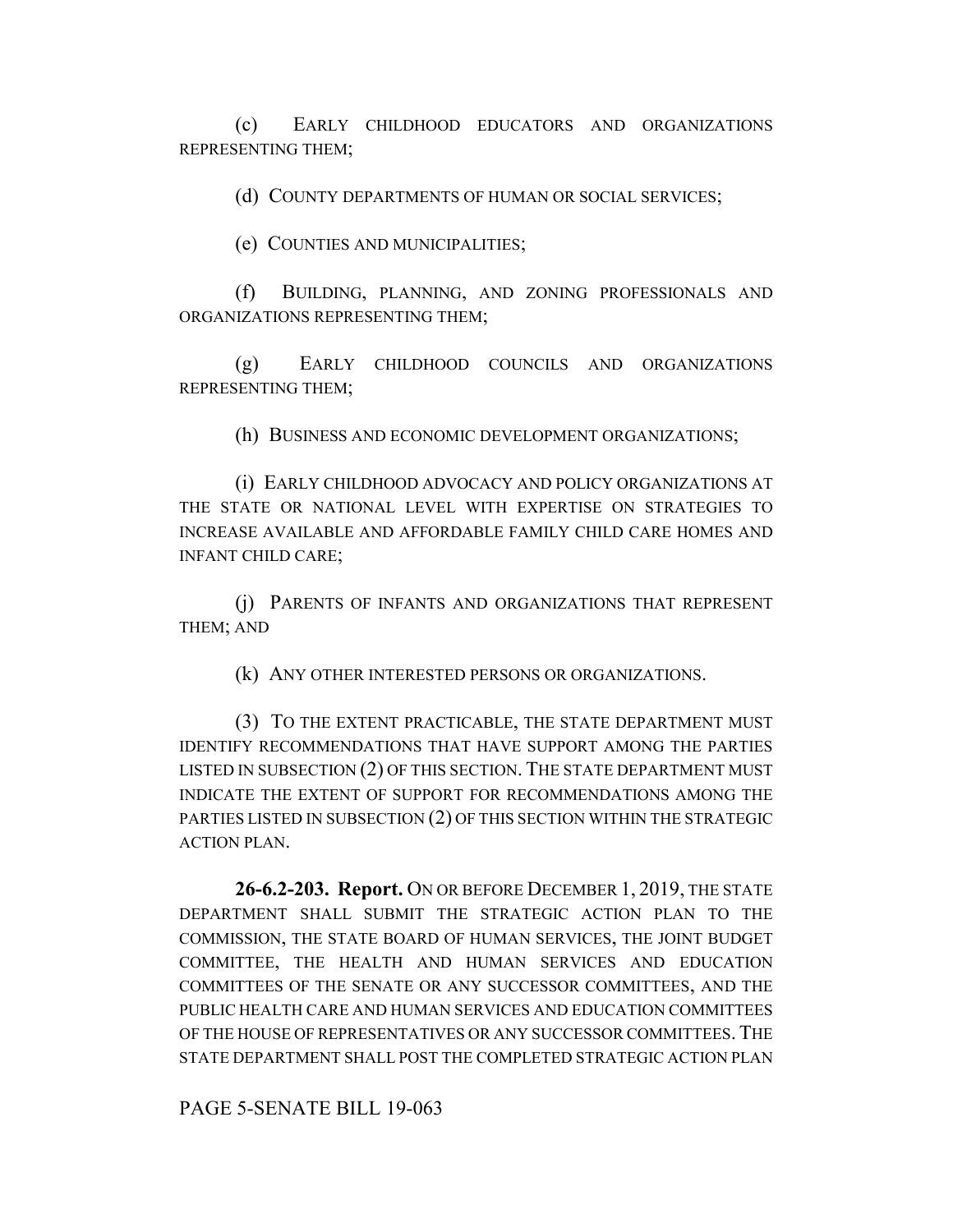**26-6.2-204. Repeal of part.** THIS PART 2 IS REPEALED, EFFECTIVE JULY 1, 2020.

**SECTION 3. Federal funds.** For the 2019-20 state fiscal year, the general assembly anticipates that the department of human services will receive \$50,688 in federal funds to implement this act. This figure is included for informational purposes only.

**SECTION 4. Act subject to petition - effective date.** This act takes effect at 12:01 a.m. on the day following the expiration of the ninety-day period after final adjournment of the general assembly (August 2, 2019, if adjournment sine die is on May 3, 2019); except that, if a referendum petition is filed pursuant to section 1 (3) of article V of the state constitution against this act or an item, section, or part of this act within such period, then the act, item, section, or part will not take effect unless